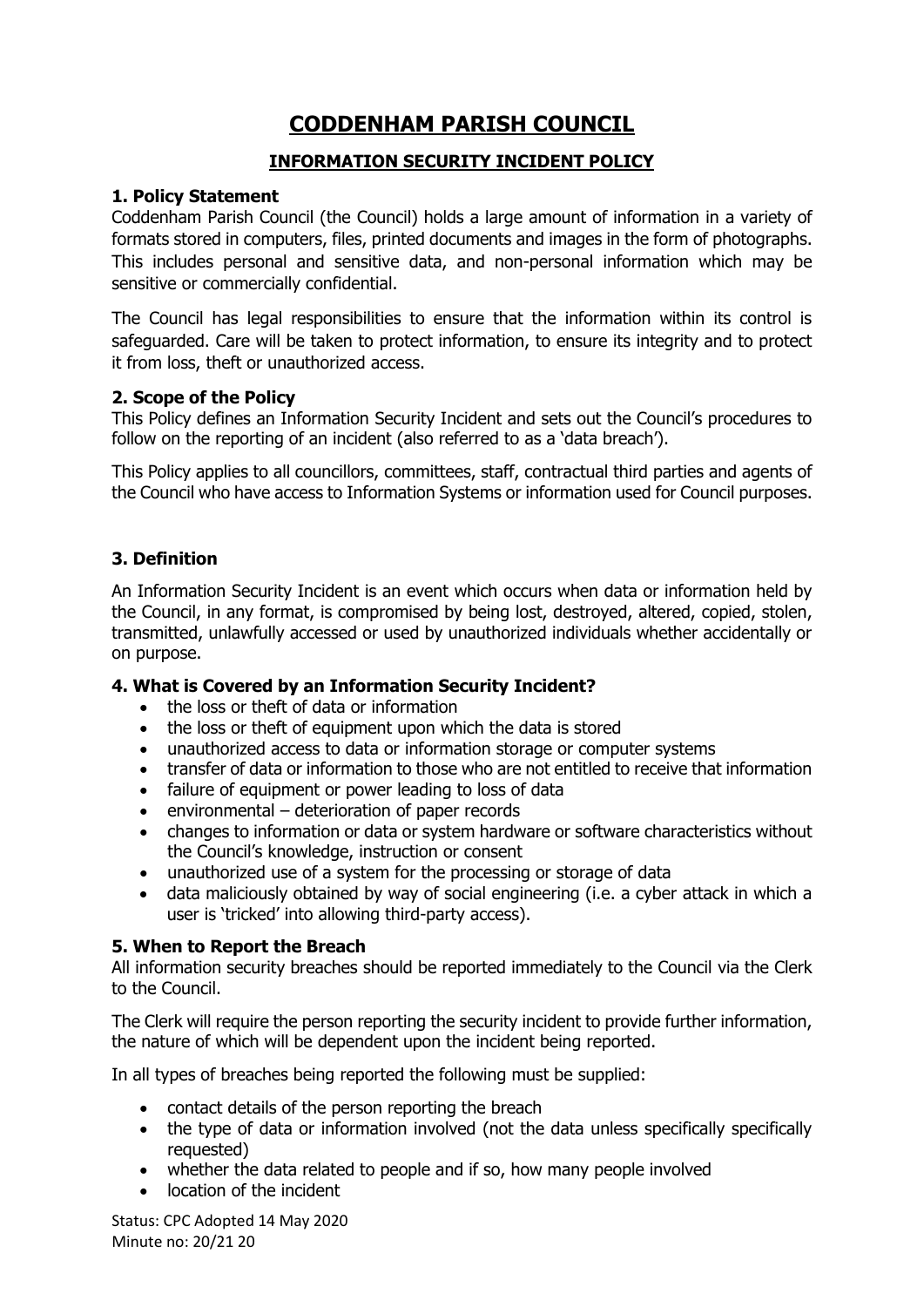- inventory and location of any equipment affected
- date and time the security incident occurred
- type and circumstances of the incident.

The Chair of the Council will also be informed to enable them to investigate and confirm the that the details represent a valid security incident as defined above.

The Council is responsible for maintaining a confidential log of all information security breaches.

#### **6. Investigation and Response**

The Council will consider the report and investigate the circumstances and the effect(s) of the information security incident.

An investigation will be started into material breaches within 24 hours of the breach being discovered, where practicable.

The investigation will cover the nature of the incident, the type of data involved, whether the data is personal data relating to individuals or otherwise confidential or valuable. If personal data is involved, associated individuals must be identified and, if confidential or valuable data is concerned, what the legal and commercial consequences of the breach may be.

The investigation will cover the extent of the sensitivity of the data and a risk assessment will be carried out as to what might be the consequences of the loss. This will include damage and/or distress to individuals and the Council.

#### **7. Escalation and Notification**

An initial assessment of an incidents severity will be based on scope, scale and risk of the incident.

If a personal data breach has occurred the Council will instruct the Clerk, as the Proper Officer of the Council, to notify the Information Commissioner's Office (ICO) within the prescribed statutory limits. The Clerk will manage all communications between the Council and the ICO.

If the breach is deemed to be of a sufficient seriousness (in line with ICO guidance) and concerns personal data, notice of the breach will be given to the affected individuals to enable them to take steps to protect themselves. Such a notice will include a description of the breach and the steps taken by the Council to mitigate the risks. Liaison with the Police and other authorities may be necessary for serious events.

#### **8. Review**

Once the incident has been contained, the Council will undertake a thorough review to establish the cause of the incident, the effectiveness of the response and will identify the area(s) that require improvement.

Any recommended changes to systems, policies and procedures will be documented and implemented as soon as possible thereafter.

Any weaknesses or vulnerabilities that may have contributed to the incident will be identified, reported at full Council and plans will be put in place to resolve and avoid any future incidents occurring.